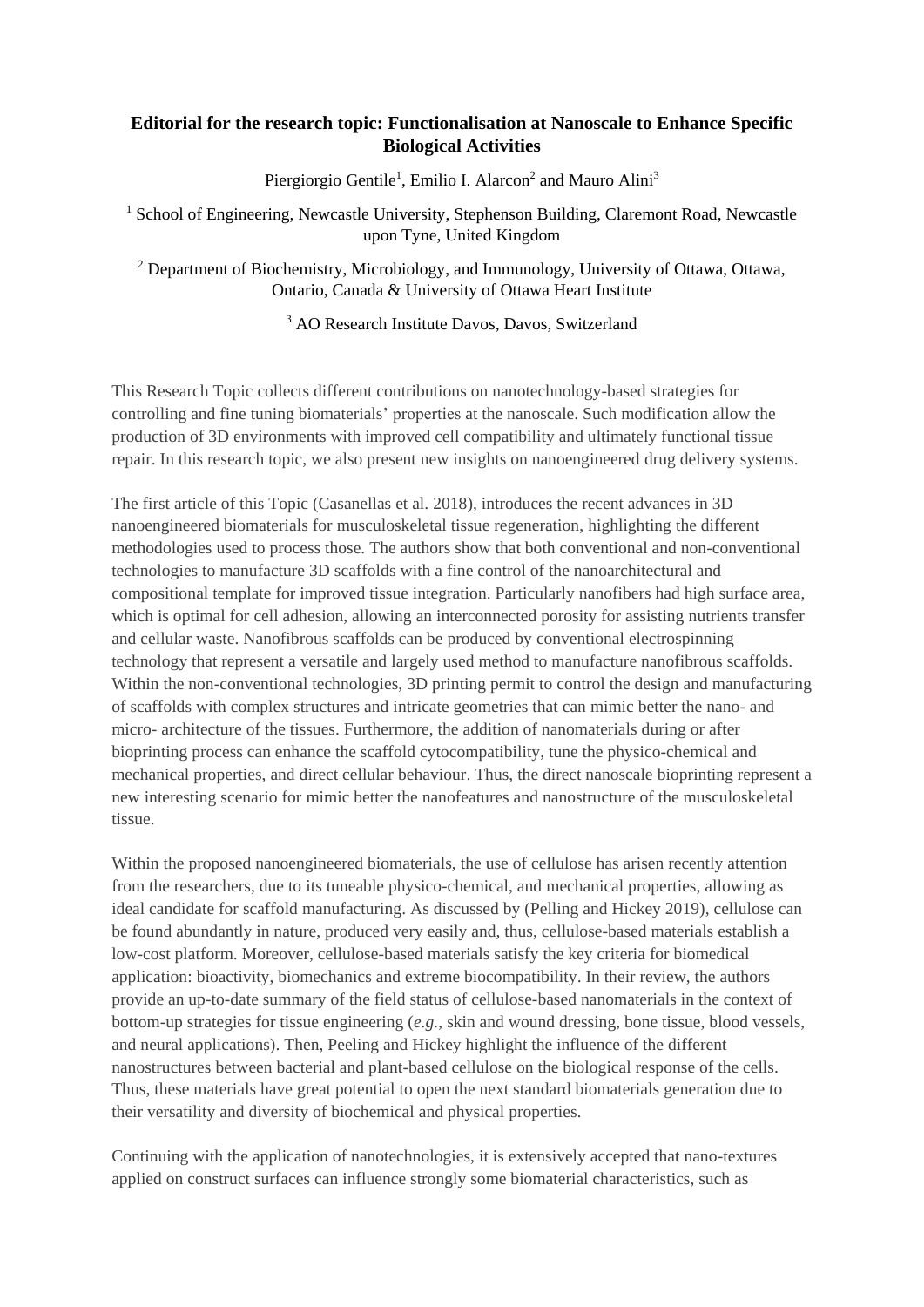wettability, protein absorption and cellular and/or bacterial adhesion. The importance of the surface functionalisation was tackled by (Liverani et al. 2019), who demonstrated the feasibility of different nanofunctionalisation strategies to modify the surface of electrospun membranes obtained using nontoxic solvents. Their outcomes show suitable results for all the functionalised polycaprolactone (PCL)-based meshes, with respect to the bare PCL, with a better cell behaviour on the membranes functionalised with the surface entrapment (after hydrolysis) of fibronectin. This extracellular matrix protein is fundamental for the nanoscale ligand-integrin affinity, and it is largely used for the functionalisation of electrospun meshes as well as for coating cell culture plates in order to enhance cell adhesion and spreading, in products already available on the market.

In another approach, to nano-functionalisation with protein and peptides, Al-Azzawi et al propose the potential way of improved drug uptake by the design and synthesis of low generations lysine dendrons with further functionalisation with ApoE-derived peptide (AEP) ligand. This methodology intends to enhance cellular uptake and drug delivery targeting to the brain for treatment of neurodegenerative diseases (Al-Azzawi et al. 2019). The high density of the terminal functional groups of the dendrimers is one of the key characteristics, as it allows several attachment sites at the nanoscale for drugs or other biomolecules complexation. In their study, the dendrimers as nanoscale carriers show strong ability to be internalised by brain endothelia within a receptor-mediated transcytosis (RMT) approach. This type of internalisation represents the first step for carrying bioactive molecules into the brain and has an attractive potential for novel therapeutics for central nervous system.

Finally, a chemical surface treatment for titanium and its alloys was presented in (Ferraris et al. 2019), who produced and characterized a Ti-oxide layer. Such surface had a high density of hydroxyl group present in the form of a sponge like nanotexture. The treated titanium-based surfaces: (1) presented enhanced bioactivity in simulated body fluid solution, encouraging the precipitation of new apatite crystals, and (2) determined an increase of samples anti-adhesive properties; particularly, a substantial inhibition in terms of bacterial viability and metabolism is evidenced for two different bacterial strains, *S. Aureus* and *A. Actinomyectemcomitans*, without compromising the material cytocompatibility.

We hope the readers find in this Research Topic a useful collection of articles in the emerging field of nanoscale functionalisation and manufacturing of medical systems for tissue engineering and drug delivery applications.

## **Conflict of Interest Statement**

The authors declare that the research was conducted in the absence of any commercial or financial relationships that could be construed as a potential conflict of interest.